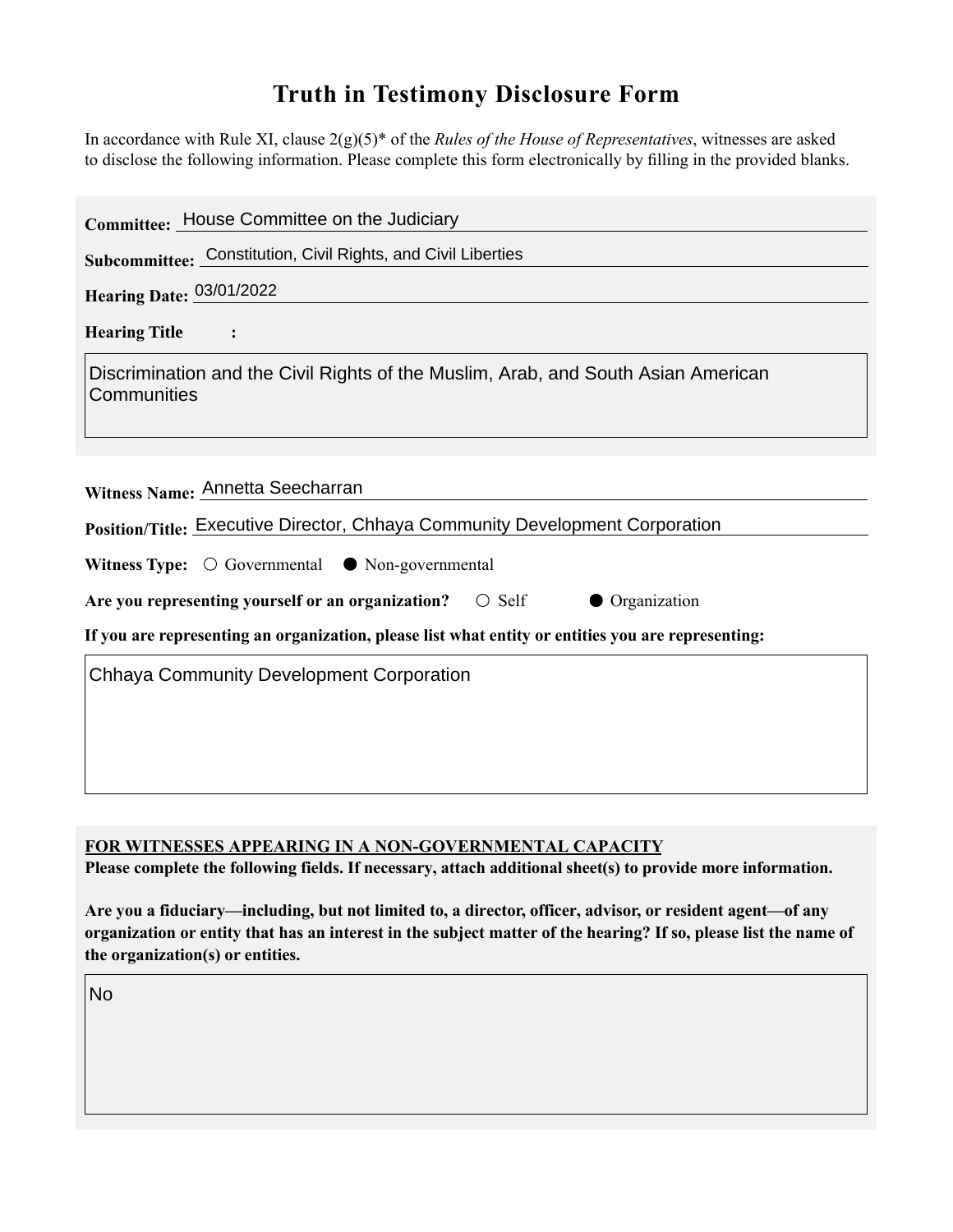**Please list any federal grants or contracts (including subgrants or subcontracts) related to the hearing's subject matter that you, the organization(s) you represent, or entities for which you serve as a fiduciary have received in the past thirty-six months from the date of the hearing. Include the source and amount of each grant or contract.** 

None

**Please list any contracts, grants, or payments originating with a foreign government and related to the hearing's subject that you, the organization(s) you represent, or entities for which you serve as a fiduciary have received in the past thirty-six months from the date of the hearing. Include the amount and country of origin of each contract or payment.** 

None.

## **Please complete the following fields. If necessary, attach additional sheet(s) to provide more information.**

 $\exists$  I have attached a written statement of proposed testimony.

 $\subseteq$  I have attached my curriculum vitae or biography.

**\***Rule XI, clause 2(g)(5), of the U.S. House of Representatives provides:

(5)(A) Each committee shall, to the greatest extent practicable, require witnesses who appear before it to submit in advance written statements of proposed testimony and to limit their initial presentations to the committee to brief summaries thereof.

(B) In the case of a witness appearing in a non-governmental capacity, a written statement of proposed testimony shall include— (i) a curriculum vitae; (ii) a disclosure of any Federal grants or contracts, or contracts, grants, or payments originating with a foreign government, received during the past 36 months by the witness or by an entity represented by the witness and related to the subject matter of the hearing; and (iii) a disclosure of whether the witness is a fiduciary (including, but not limited to, a director, officer, advisor, or resident agent) of any organization or entity that has an interest in the subject matter of the hearing.

(C) The disclosure referred to in subdivision (B)(iii) shall include— (i) the amount and source of each Federal grant (or subgrant thereof) or contract (or subcontract thereof) related to the subject matter of the hearing; and (ii) the amount and country of origin of any payment or contract related to the subject matter of the hearing originating with a foreign government.

(D) Such statements, with appropriate redactions to protect the privacy or security of the witness, shall be made publicly available in electronic form 24 hours before the witness appears to the extent practicable, but not later than one day after the witness appears.